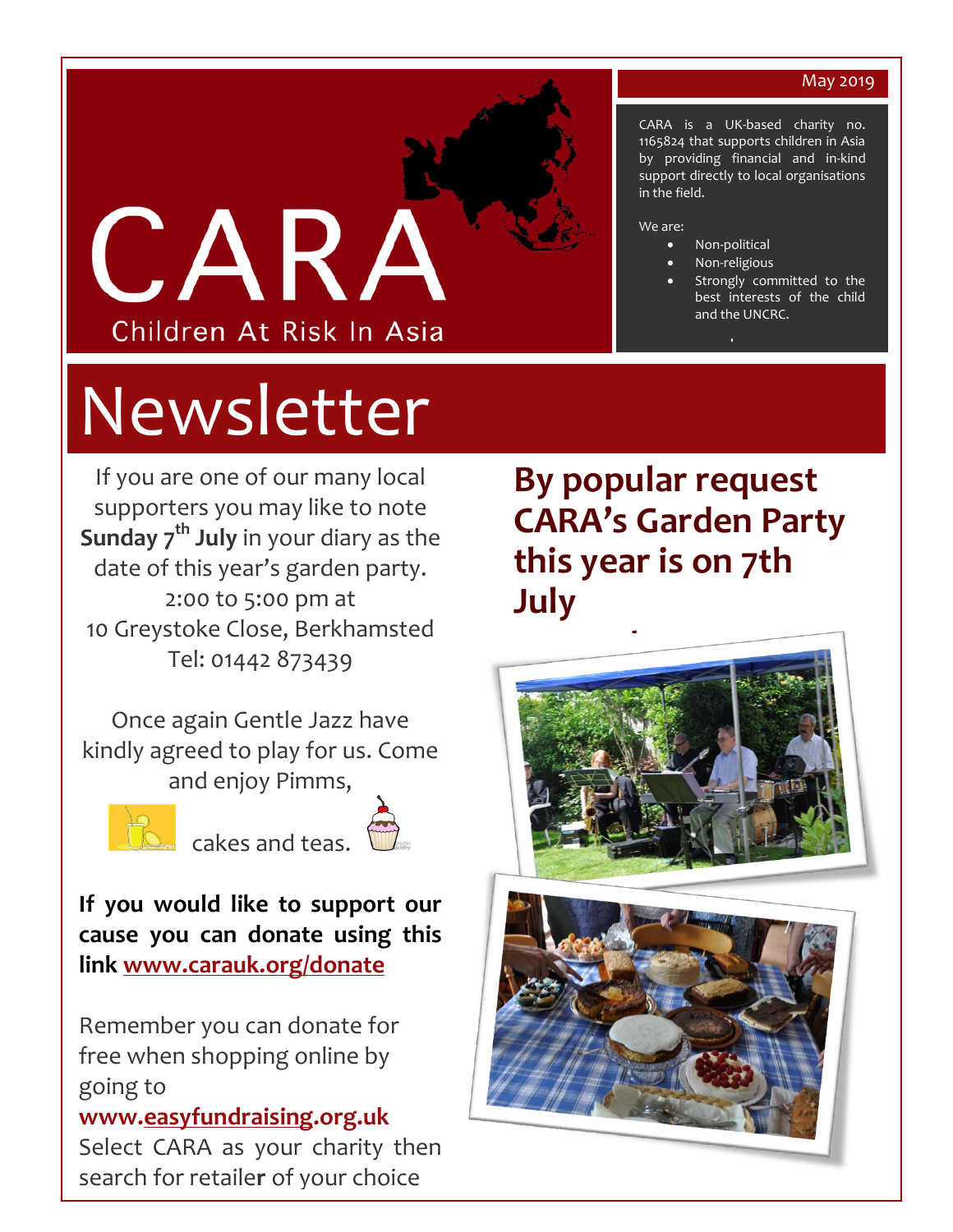### **Other CARA events this summer**

**Wednesday 10 July:** Presentation by Andrew Lillicrap co-founder of One Sky on their work with disadvantaged families along the Thai/Myanmar border at Sangkhlaburi North West of Bangkok. The event is organized by The Justice and Peace Group, Tring to be held at the High Street Baptist Church, 89 High Street, Tring HB23 4AB. Refreshments from 7 pm.

**Thursday 11 July:** Talk by Andrew Lillicrap co-founder of One Sky on their work in Sangkhlaburi plus short video and photo exhibition at the Open Door, Way Inn 360 -364 Berkhamsted High Street. Wine and Thai snacks will be available from 6 pm.

**Saturday 13 July:** Market stall Berkhamsted High Street selling craft goods from Myanmar

**Regular Donations are very valuable –** they bring certainty to the long term support to which CARA is committed.

**If you would like to make regular donations you can set up a direct debit made payable to CARA's bank account at HSBC; account no 22075849; sort code 40-08-39.** 

## **One Sky's Family support centre opened**

The family support centre was opened by General Suchardt one of five top generals who flew by helicopter from Bangkok. He said he wanted the Royal Thai Police to fully cooperate with One Sky. He also presented Aye and Auntida with awards for their fantastic work as family support and child protection team leaders.

The Centre is the first of its kind in Kanchanaburi province of 1,000,000 people and provides dedicated counselling rooms where children and their families can seek help from trained One Sky staff in a private and friendly environment.

In a recent case, acting on intelligence from Australia and with cooperation of the police One Sky uncovered cases of young boys as novice monks being raped. The boys were very clear that it was a huge relief for them that they could talk to someone safely about what happened with no shame. With all NGO and government partners working together we can only hope that we will slowly break down these barriers to disclosure that prevent children, but especially boys, from seeking help.

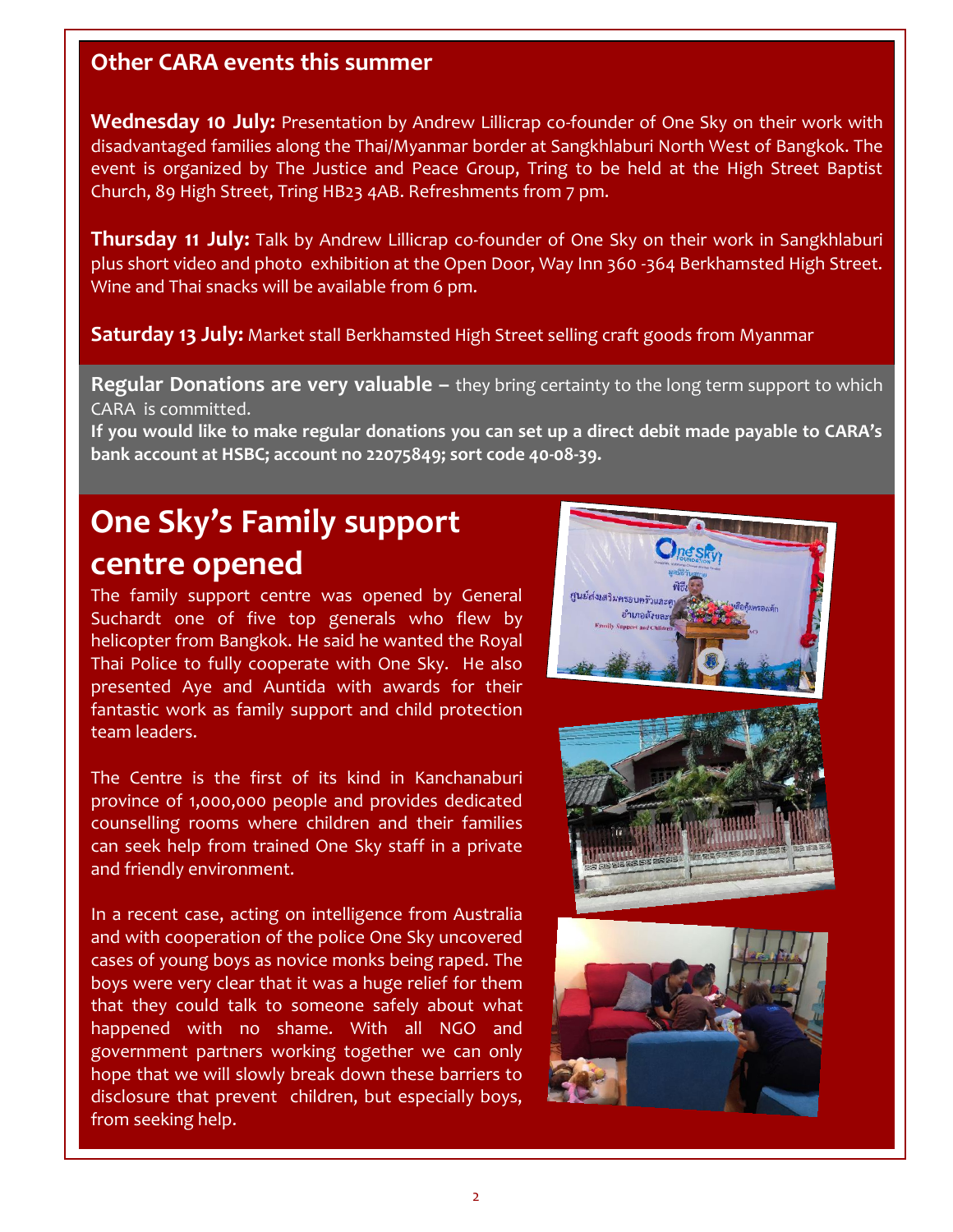## **Changing children's futures through education**



**Students who will finish high school at end of year**

#### **Education support programme continues to expand**

The education support programme, starting its fourth year, will enabled 150 children to continue their education this year. A group of older students will graduate from high school this year with some ready to apply to university and colleges to further their education. These children have overcome immense barriers to get this far but now have opportunities denied to their parents. CARA believes this is the most effective way to break the cycle of poverty in which these poor migrant families have been forced to live. We are now trying to raise further funds to provide scholarships to these bright young people to enable them to achieve their full potential and return to make a difference in their communities.



## **Children supported for 2019/20 school year**

- **Children from all 13 schools in Sangkhlaburi district can now receive support based on an assessment of their needs**
- **150 children to receive monthly bursaries**
- **Salaries of two American teachers paid by One sky to teach English in local high school at the request of the school**

CARA is committed to supporting these children until they graduate from high school. We are now raising funds to provide scholarships to those students who are ready to move on to further and higher education. This presents a major funding challenge which we can only meet with your continued support. **Your donations have given these children the opportunity of an education which should be the right of every child**

**Some of the younger children that your donations support**